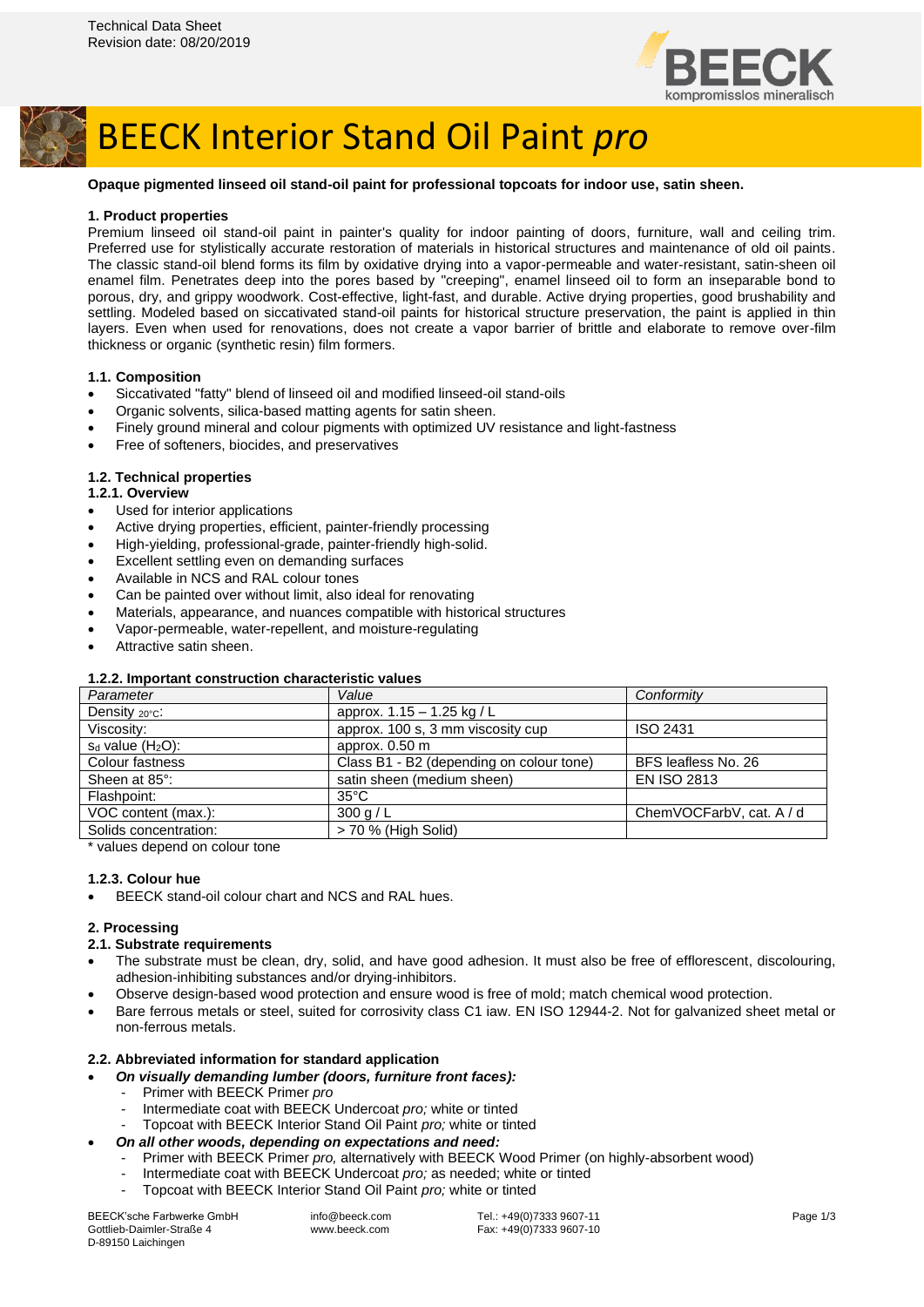



- *On ferrous metals and steel:*
	- Primer with BEECK Corrosion Protection Primer
	- Intermediate coat with BEECK Undercoat *pro;* white or tinted
	- Topcoat with BEECK Interior Stand Oil Paint *pro;* white or tinted

#### **2.3. Substrate and pretreatment**

#### • *Wood:*

Surface-sand absorbent, untreated, or not film-forming impregnated wood, and depending on need, primer with BEECK Primer *pro* or BEECK Undercoat *pro*. Saturate highly-absorbent, spongy, or leeched wood with BEECK Wood Primer, brush out excess. Completely sand off or replace decaying and grayed over wood. Maximum wood moisture content: coniferous wood: 15%, deciduous wood: 12%. Throughly wash off grease and wax with BEECK Lacquer Thinner. Oak (tannic acid) and tropical woods (discolouring, drying inhibitor ingredients!) and engineered woods must be tests; take note of suitability in manufacturer's corresponding coating guidelines. Sand, blast, or etch down to pores any cracking, loose, and peeling old paint based on enamel, acrylic, or synthetic resin. Remove paint stripper residue down to pores. Throughly sand high-bonding, high-adhesion oil and alkyd resin paints to a matte finish and surface-etch / degrease. Sand out scratches and dents and smooth over with enamel filler. Prior to install, primer structural lumber on all sides and apply an additional coat of enamel. Due to residual odors, do not treat cabinet interiors and drawers with oil enamels or oil-based primers - only paint furniture front faces and exterior surfaces

#### • **Note for BEECK Undercoat** *pro***:**

High-yielding, sandable, matte intermediate coating specifically on visually demanding lumber. For tinted or coloured topcoats, an intermediate coat of BEECK Undercoat *pro* in the same colour is applied (indicated with purchase order).

## • *On ferrous metals and steel:*

Remove rust thoroughly, surface-sand, then degrease with BEECK Lacquer Thinner, pretreat with BEECK Corrosion Protection Primer and BEECK Undercoat *pro*, topcoat with BEECK Interior Stand Oil Paint *pro*.

- *Unsuited substrates* include surfaces exposed to high mechanical wear, moisture, or agents, such as countertops. Test tropical woods, oak, engineered woods, observe supplier instructions. Plasto-elastic, low-bonding, and brittle old paint, e.g. on acrylic basis, cannot be painted over. Galvanized sheet metal, non-ferrous metals, and areas at corrosion risk are also unsuited.
- *Deficient substrates* call for a differentiated approach and testing.

## **2.3.1. Care and post-treatment**

Carefully clean enamel surfaces with mild soapy water without aggressive abrasives or abrasive sponges. Clean wet and dry off, avoid standing water and dry film formation. Can be retreated on demand by light sanding and painting over. Thoroughly wash off grease dirt with soapy water and solvents as needed. Sand out and fill scratches. Note slower drying and lower finish hardness and scratch resistance of oil enamels compared to synthetic resins, e.g. on furniture.

## **2.4. Processing instructions**

# **2.4.1. General instructions**

Verify substrate suitability. Note absorption capacity, strength, and texture of the relevant substrate. Test demanding and critical surfaces. Ensure qualified processing.

- Carefully cover and protect untreated surfaces, in particular glass, window sills, expansion joints, paint coats, plastic, and hardware against overspray.
- Supply personal protective gear.
- Paint self-contained surfaces exclusively with containers from the same manufacturing batch.
- Ensure sufficient qualified labor and smooth paint application.
- Test colour prior to processing.
- Intermediate coat with BEECK Undercoat *pro* in the same colour with BEECK Interior Stand Oil Paint *pro.*
- Do not process on wet or heated up surfaces.
- Minimum processing temperature: +16°C. For drying, ensure ventilation and heat (room temperature), treat fresh coats with care.
- Drying time for each coat: in standard climate (20 °C / 65 % rH), dust-dry after 2 3 hours, can be sanded and painted after approx. 24 – 48 hours. Plan for longer waiting times in unfavorable drying conditions. Only paint over dried coats. Resistant to blocking in normal climate after several days; avoid excessive coat thicknesses and bonding.

#### **2.4.2. Application**

Process with ring brush, flat brush, enamel roller, or with spray method (low pressure, high pressure, airmix). Mix thoroughly and screen as needed before use.

• Apply a thin and even coat with the grain, blending in the material. Drying is inhibited if coat is too saturated and /or uneven. Note thorough edge coating. Avoid excessive film thickness. Brush out thoroughly also on sawmill finish cladding, and in groove and gap areas and in depressions.

BEECK'sche Farbwerke GmbH Gottlieb-Daimler-Straße 4 D-89150 Laichingen

info@beeck.com www.beeck.com

Tel.: +49(0)7333 9607-11 Fax: +49(0)7333 9607-10